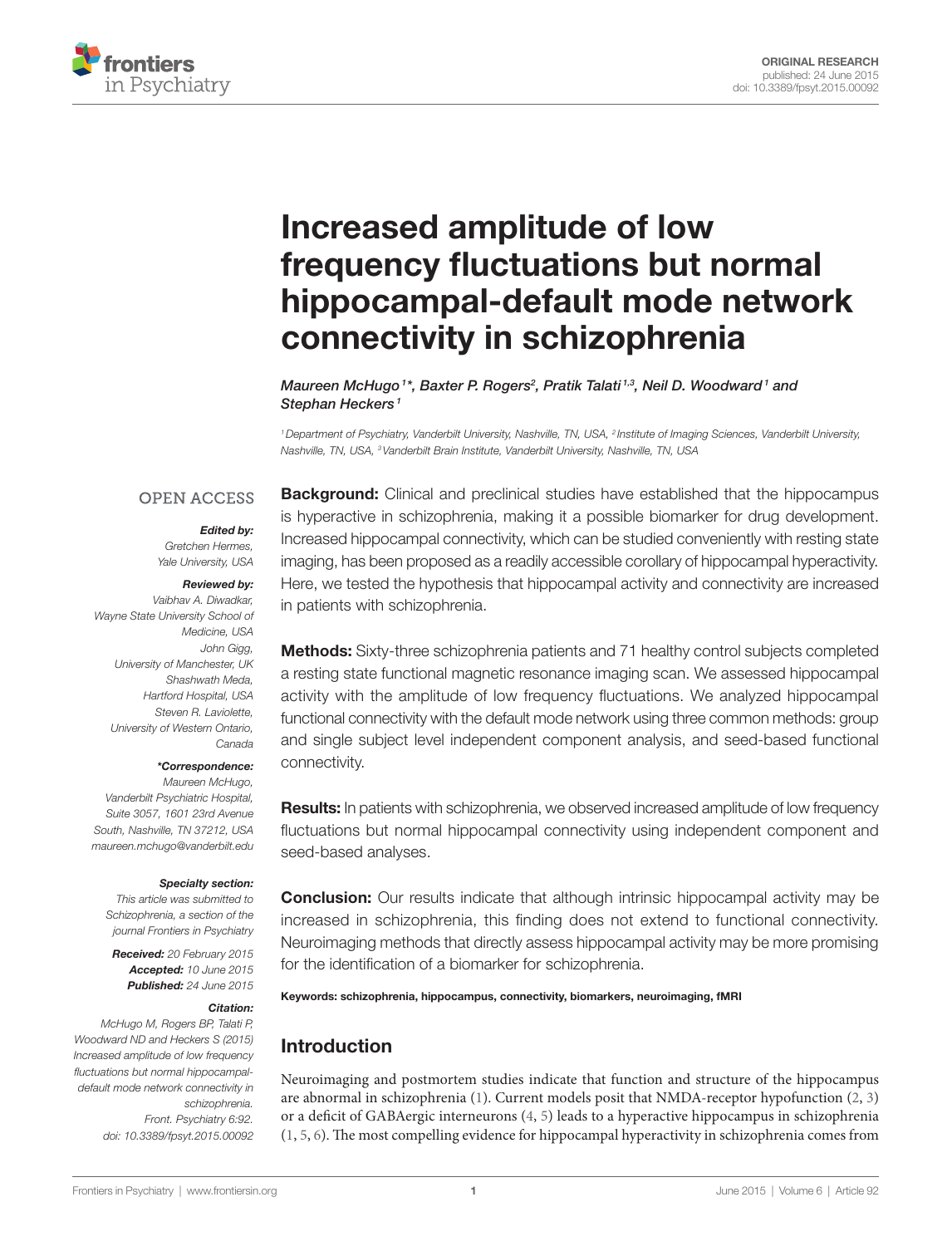studies of absolute brain activity, measured *in vivo* using cerebral blood flow (CBF) and cerebral blood volume (CBV) methods ([7](#page-6-6)[–13](#page-6-7)). The degree of hippocampal hyperactivity has been linked to overall psychopathology [\(14](#page-6-8)) and positive symptoms [\(15](#page-6-9), [16\)](#page-6-10), and resolves with antipsychotic treatment ([17](#page-6-11)). This has led to the proposal that hippocampal hyperactivity is a biomarker that can guide the development of new treatments for schizophrenia [\(6\)](#page-6-5).

Resting state fMRI (RS-fMRI) has been used to support the proposal that hippocampal hyperactivity may be a biomarker for schizophrenia. RS-fMRI measures spontaneous temporal changes in the blood oxygen level dependent (BOLD) response. RS-fMRI has been most commonly used to examine intrinsic functional connectivity, the strength of co-activation between different brain regions over time, rather than activity within a region *per se*. Tregellas and colleagues [\(12\)](#page-6-12) recently identified increased functional connectivity between the hippocampus and other brain regions, particularly those in the default mode network. The hippocampus is an accessory component of the default mode network and is most often associated with episodic memory and prospective mental scene construction [\(18\)](#page-6-13). Both hippocampal hyperactivity and default mode network dysconnectivity have been linked to memory deficits and positive symptoms in schizophrenia ([1](#page-6-0), [19\)](#page-7-0).

While intriguing, there are several issues that warrant additional exploration. First, in the analysis used by Tregellas et al., estimation of individual subject connectivity relies on back reconstruction from group level results [\(20](#page-7-1)). Hippocampal connectivity or activity can become a surrogate endpoint in clinical trials only if it can be measured at the individual subject level. Second, although increased functional connectivity was reported by one other study ([21\)](#page-7-2), more studies have reported decreased ([22](#page-7-3), [23](#page-7-4)) or normal ([24–](#page-7-5)[29\)](#page-7-6) functional connectivity of the hippocampus in schizophrenia. The conflicting results may be due to variable methodology used across studies [data driven independent component analysis (ICA) versus hypothesis-driven seed-based analyses]. Finally, functional connectivity differences can be due to abnormal activation of multiple brain regions. To test for functional connectivity differences due to hippocampal hyperactivity, it is necessary to study intrinsic activity within the hippocampus itself, such as the amplitude of low frequency fluctuations (ALFF) [\(30](#page-7-7)). ALFF is correlated with task-related activation in task positive regions and with task-related deactivation in regions of the default mode network ([31,](#page-7-8) [32](#page-7-9)). Thus, it serves as a useful marker of intrinsic brain activity. Two recent studies have found increased hippocampal ALFF in schizophrenia [\(33](#page-7-10), [34\)](#page-7-11).

Taken together, the evidence for hippocampal hyperactivity in schizophrenia is compelling [\(6\)](#page-6-5), but the finding of increased intrinsic hippocampal functional connectivity in chronic schizophrenia [\(12](#page-6-12)) requires confirmation. The current study had two goals: (1) to determine whether increased hippocampal activity and connectivity could be replicated in a large sample with the same methodology used in previous studies [\(12](#page-6-12), [33](#page-7-10)) and (2) to examine whether hippocampal hyperconnectivity is present using measures of intrinsic connectivity better suited to analysis at the individual subject level. We measured BOLD signal fluctuations within the hippocampus using ALFF and fractional ALFF. Fractional ALFF was included because it may be less sensitive to physiological noise than ALFF ([35\)](#page-7-12). Two types of ICA were performed in which mean independent component value was extracted from hippocampal regions of interest. *Group level* ICA was used to determine if the previous finding of hippocampal hyperconnectivity in schizophrenia ([12\)](#page-6-12) was replicated in our data. Although other methods may be superior for group ICA ([36\)](#page-7-13), such methods still derive connectivity information for individual subjects from group level data. We therefore also measured *individual subject* ICA, which allows direct assessment of connectivity at the individual level and avoids the estimation of individual subject connectivity using back reconstruction that is required for group level ICA [\(20](#page-7-1)). Additionally, we carried out seed-based connectivity analysis between the hippocampus and several key nodes of the default mode network.

# Materials and Methods

### **Participants**

Sixty-three patients with chronic schizophrenia and 71 healthy controls participated in the study (**[Table 1](#page-1-0)**). Patients were recruited from the psychiatric inpatient and outpatient clinics of the Vanderbilt University Psychotic Disorders Program as part of an ongoing study of the neurobiology of psychosis. Age- and gendermatched healthy controls were recruited from the surrounding community using email advertisements. All participants were assessed with the Structured Clinical Interview for DSM-IV ([37\)](#page-7-14) and the Wechsler Test of Adult Reading [\(38](#page-7-15)) to estimate premorbid IQ. Participants were excluded for significant medical and neurological illness, head injury, estimated premorbid IQ <70 or alcohol, or substance abuse within the past 1 month. Control participants were further excluded for psychotropic drug use, psychiatric illness, or a first-degree relative with a history of psychotic illness. Parental education was available on a subset of 56 patients and 53 controls. Patients and controls did not differ with respect to age, race, gender, or parental education, but control participants had higher premorbid IQ and there were more smokers in the patient group (**[Table 1](#page-1-0)**). However, tobacco use did not interact with group in any of the primary measures of hippocampal connectivity or ALFF (Group X Smoking Status ANOVAs, all *p*'s > 0.05). Antipsychotic dosage (CPZ equivalents) was not associated with

<span id="page-1-0"></span>Table 1 | Participant demographic and clinical characteristics.

|                                          | Schizophrenia<br>$n = 63$ | Control<br>$n = 71$ | p-Value   |
|------------------------------------------|---------------------------|---------------------|-----------|
| Age (years)                              | 37.29 (11.57)             | 35.21 (10.84)       | 0.29      |
| Gender (female/male)                     | 27/36                     | 33/38               | 0.67      |
| Race (white/black/other)                 | 35/23/5                   | 46/21/4             | 0.54      |
| Parental education (years <sup>a</sup> ) | 13.51 (2.73)              | 13.87 (2.45)        | 0.47      |
| Handedness (right/left)                  | 53/10                     | 64/7                | 0.30      |
| Premorbid IQ - WTAR                      | 97.46 (14.34)             | 108.79 (12.69)      | < 0.001   |
| <b>PANSS</b>                             |                           |                     |           |
| Positive subscale                        | 20.30 (6.88)              |                     |           |
| Negative subscale                        | 14.95 (6.88)              |                     |           |
| General subscale                         | 32.81 (8.06)              |                     |           |
| Chlorpromazine equivalents <sup>b</sup>  | 566.41 (265.39)           |                     |           |
| Smokers/non-smokers                      | 37/26                     | 14/57               | $<$ 0.001 |

*All values are mean (SD) unless otherwise specified.*

*aParental education levels were available for 56 patients and 53 controls.*

*bChlorpromazine equivalents were available for 59 patients.*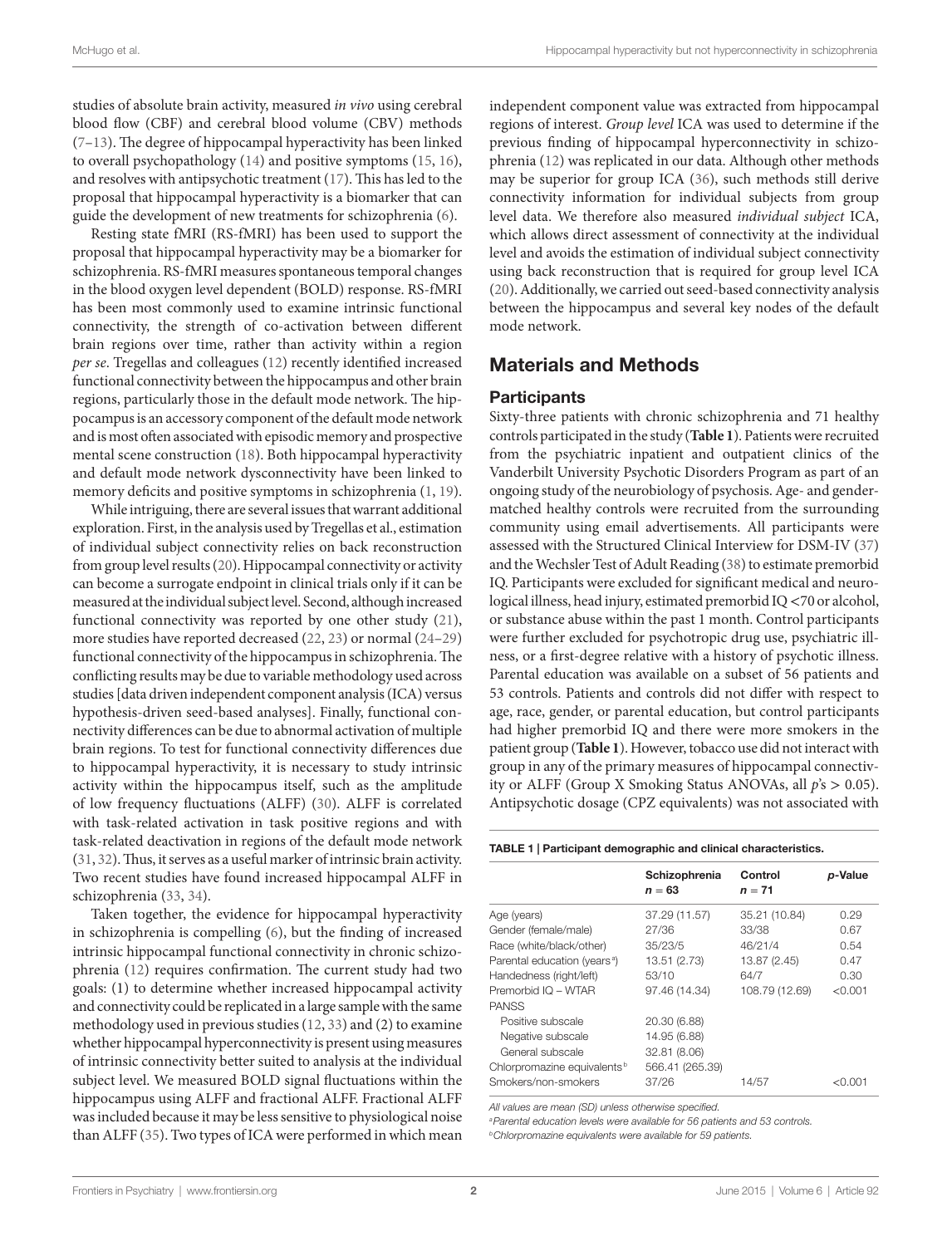primary measures of hippocampal connectivity or ALFF (Pearson correlations, all *p*'s > 0.05). The Vanderbilt University Institutional Review Board approved the study. All participants provided written informed consent and were compensated financially for their time.

## fMRI Data Acquisition

Structural and functional scans were acquired on a 3T Philips Achieva scanner (Philips Healthcare, Inc., Best, The Netherlands). High-resolution structural images were acquired with a 3D T1-weighted sequence [echo time (TE)  $= 3.7$  ms; repetition time (TR) =  $8.0 \text{ ms}$ ; field of view (FOV) =  $256 \text{ mm}^2$ ; number of slices = 170; slice thickness = 1.0 mm; gap thickness =  $0.0$  mm]. For the resting state scan, participants were instructed to remain quiet with their eyes closed but to not fall asleep. An experimenter verbally confirmed that participants stayed awake immediately following the resting state scan. Two hundred and three functional images were collected using a T2\*-weighted EPI sequence  $(TE = 35 \text{ ms}; TR = 2000 \text{ ms}; flip angle = 79^{\circ}; FOV = 240 \text{ mm}^2;$ in-plane resolution  $= 3.0$  mm<sup>2</sup>; slice thickness  $= 4.0$  mm; gap thickness  $= 0.4$  mm; number of slices  $= 28$ ).

## Structural and Functional MRI Data Analysis

<span id="page-2-3"></span><span id="page-2-2"></span>Structural and functional data were preprocessed using SPM8<sup>1</sup> and Matlab (The MathWorks, Inc., Natick, MA, USA). Structural data were segmented into gray matter, white matter, and cerebrospinal fluid using the Voxel-Based Morphometry Toolbox<sup>[2](#page-2-1)</sup> (Version 8.0). Functional images were slice-time corrected, realigned to the mean image, co-registered with the native space structural data, and normalized to MNI space. These preprocessed images were used as input to the independent component and seed-based connectivity analyses.

### Region of Interest Definition

Regions of interest (ROIs) were defined for use in the independent component and seed-based connectivity analyses described below. ROIs for the default mode network were taken from the Wake Forest University PickAtlas [version 2.4; ([39\)](#page-7-16)] and included the bilateral hippocampus, precuneus/posterior cingulate cortex, lateral parietal cortex (angular gyrus), and medial prefrontal cortex (including superior frontal gyrus and medial orbital gyrus). The default mode ROIs were merged into a single network template mask for use in the independent component analyses. For the seedbased connectivity and ALFF analyses, participant-specific manually traced hippocampal ROIs were used instead of the PickAtlas ROI. Bilateral hippocampal ROIs were manually traced on each participant's native space T1-weighted structural image [\(40](#page-7-17)) and normalized to MNI space using each subject's warping parameters derived from the anatomical normalization step described above. Default mode seed ROIs were the same as those used for ICA.

### ALFF Analysis

Voxelwise amplitude of low frequency fluctuation analysis was carried out with AFNI's 3dRSFC ([41\)](#page-7-18). The ALFF for each voxel was calculated by first removing linear and quadratic trends from the time-series, band-pass filtering the time-series (0.01–0.1 Hz), converting to the power spectrum using a fast Fourier transform, and taking the average of the square root of the power in the range 0.01–0.1 Hz. This value was divided by the global within-brain mean ALFF. Because ALFF may be influenced by physiological noise, we also examined fractional ALFF [fALFF, ([35\)](#page-7-12)]. fALFF was calculated in 3dRSFC as the ratio of the power in the low frequency range relative to the whole frequency range. fALFF for each voxel was divided by global within-brain mean fALFF. The mean ALFF and fALFF values were extracted from each hippocampal ROI and analyzed using two-tailed, Welch's unpaired *t*-tests.

# Independent Component Analysis – Group Level

<span id="page-2-6"></span>Group specific ICA was carried out to determine whether we could replicate previous findings with identical methods ([12\)](#page-6-12). This analysis used GIFT software<sup>3</sup> (Group ICA of fMRI Toolbox). Time series were scaled to a mean of 100 on a voxel-wise basis. Each subject's full spatiotemporal data set (time by voxel matrix) was reduced to 35 principal components. These were concatenated within each group (control or patient) and a second reduction to 20, 30, or 40 components was performed for each group matrix. Component ordering was tracked so that subject-specific component images could be back-reconstructed from the group independent components [\(20](#page-7-1)). Candidates for the default mode network component were identified for each group by computing the correlation between each independent component spatial map and the network template mask. The voxel values of the default mode network component were averaged across the entire hippocampus in each subject-specific component image. These average hippocampal default mode network loadings were then compared between groups for the three analyses (having 20, 30, or 40 independent components).

# Independent Component Analysis – Individual **Subjects**

<span id="page-2-7"></span>Single-session ICA was performed using FEAT (fMRI Expert Analysis Tool, version 6.0) and MELODIC [Multivariate Exploratory Linear Decomposition into Independent Components, version 3.12; [\(42\)](#page-7-19)] as part of FSL<sup>[4](#page-2-5)</sup> (FMRIB's Software Library). The following steps were applied to the preprocessed fMRI time-series before ICA: grand-mean intensity normalization, high-pass temporal filtering (sigma = 50.0 s), voxel-wise de-meaning, and variance normalization. Single-session ICA was carried out on each participant's fMRI time-series multiple times: once with the number of components automatically estimated using Bayesian model selection and then with the number of components specified at 20, 30, 40, 50, 60, or 70 ([42,](#page-7-19) [43](#page-7-20)). To identify the default mode network component for each participant, we selected the unthresholded component map with the highest correlation to the default mode network mask. The mean independent component value was extracted from the hippocampal ROIs (referred to as hippocampal connectivity) and analyzed using R [\(44](#page-7-21)). Our primary analysis was of hippocampal

<span id="page-2-0"></span>[<sup>1</sup>](#page-2-2)http://www.fil.ion.ucl.ac.uk/spm

<span id="page-2-1"></span>[<sup>2</sup>](#page-2-3)http://dbm.neuro.uni-jena.de/vbm

<span id="page-2-4"></span>[<sup>3</sup>](#page-2-6)http://mialab.mrn.org/software/gift/index.html

<span id="page-2-5"></span>[<sup>4</sup>](#page-2-7)<http://www.fmrib.ox.ac.uk/fsl>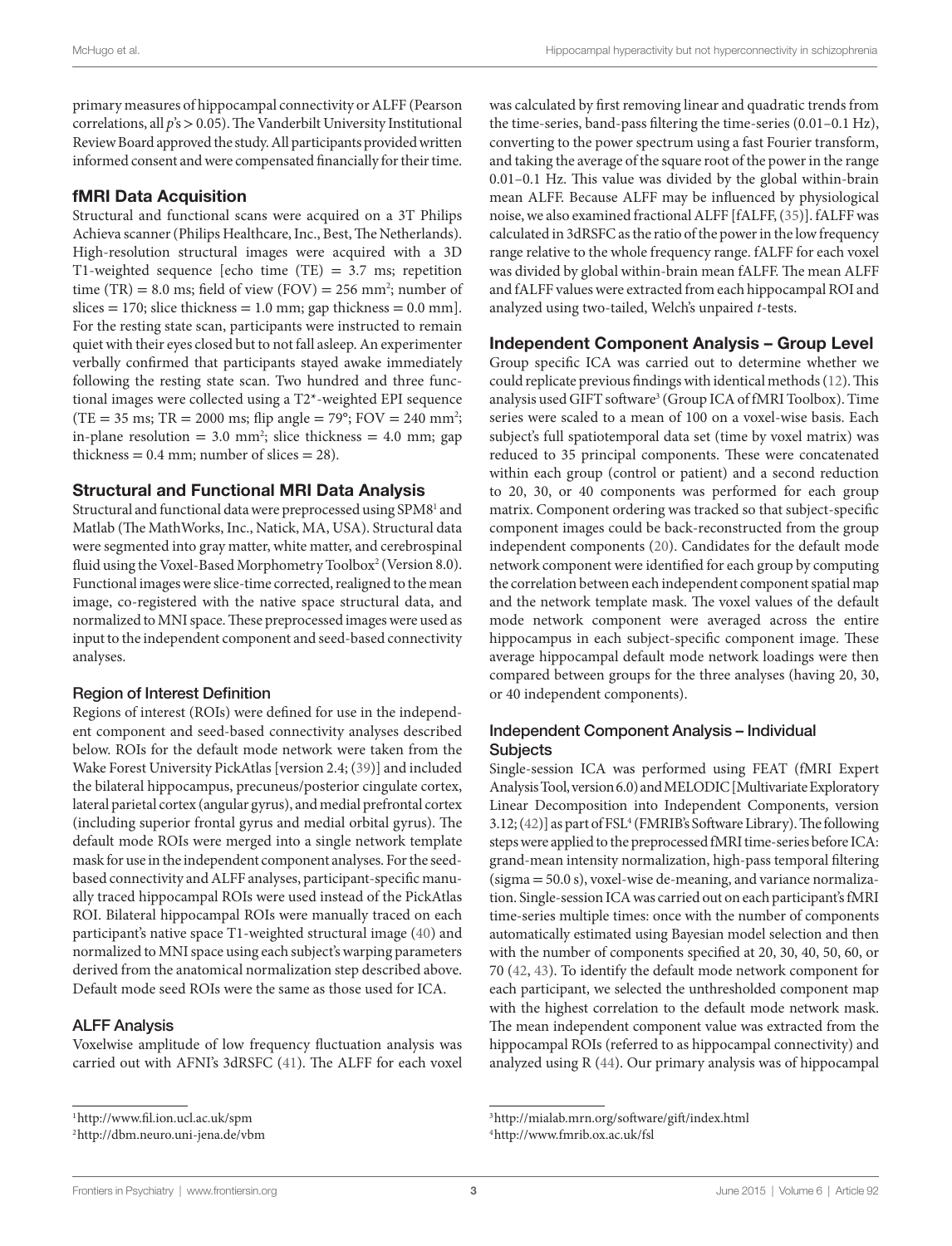connectivity determined with an automatically estimated number of components and was analyzed with two-tailed, Welch's unpaired *t*-tests. The follow-up analysis of the effect of number of components was analyzed using repeated measures ANOVAs with Group as a between subject factor and Hemisphere and Number of Independent Components as a within subject factor. Degrees of freedom were Greenhouse-Geisser corrected for violations of sphericity. Significant interactions were further examined with pairwise Welch's *t*-tests Bonferroni-corrected for multiple comparisons.

#### Seed-Based Connectivity Analysis

ROI–ROI functional connectivity analyses were conducted with the CONN-fMRI toolbox [version 13p; [\(45](#page-7-22))]. Participant-specific temporal confounds, including the realignment parameters derived from motion correction, and their first temporal derivatives, and the white matter and cerebrospinal fluid signals, were removed from the preprocessed fMRI time series. Importantly, nuisance regressors for white matter and CSF were derived from each subject's white matter and CSF segmentations using the anatomical component-based noise reduction method (aCompCor), as implemented in the CONN-fMRI toolbox. The aCompCor method has been shown to be effective at reducing the effects of head movement on functional connectivity estimates [\(46](#page-7-23)). Finally, the resulting time-series was band-pass filtered (0.01–0.1 Hz). ROI–ROI connectivity for each participant was calculated as the bivariate correlation between the mean time courses of each hippocampal ROI (left and right) and each default mode ROI (medial prefrontal cortex, posterior cingulate/precuneus, lateral parietal cortex) and analyzed using R [\(44](#page-7-21)). Correlation values were converted to *z*-statistics using Fisher's *z* transform. Connectivity with the default mode network was calculated separately for each hippocampal ROI as the mean *z*-statistic between the hippocampus and the default mode network ROIs. Group analyses of mean connectivity were carried out for each hippocampal ROI using two-tailed, Welch's unpaired *t*-tests with an alpha of 0.05.

## **Results**

We tested the hypothesis of hippocampal hyperactivity in schizophrenia with four complementary methods: ALFF, group ICA, single subject ICA, and seed-based connectivity.

#### ALFF Analysis

Schizophrenia patients had significantly increased ALFF in the left hippocampus ( $t_{1,126.68} = 3.72$ ,  $p = 0.0003$ , **[Figure 1](#page-3-0)**, **[Table 2](#page-3-1)**) and at trend level in the right hippocampus ( $t_{1,129.25} = 1.88$ ,  $p = 0.06$ ). We confirmed this finding with fALFF (left:  $t_{1,131.85} = 1.98$ ,  $p = 0.05$ ; right:  $t_{1,129.60} = 1.27, p = 0.21$ ). We further analyzed *Z*-standardized ALFF and fALFF in order to control the effects of inter-individual differences in head motion [\(47](#page-7-24)). The finding of greater left hippocampal ALFF and fALFF in schizophrenia patients remained significant  $(ALFF: t_{1,126.10} = 3.60, p = 0.0005; fALFF: t_{1,131.66} = 2.00, p = 0.05).$ 

### Independent Component Analysis – Group Level

We used group ICA to study intrinsic hippocampal connectivity in patients relative to controls (**[Figure 2A](#page-4-0)**). At least two independent components were reasonable candidates for the default mode



<span id="page-3-0"></span>FIGURE 1 | Patients with schizophrenia have increased amplitude of low frequency fluctuations in the left hippocampus. The boxplots show the median, interquartile range, and outliers. The whiskers extend to the lowest value within 1.5 times the quartiles.

<span id="page-3-1"></span>Table 2 | Means and SDs of ALFF and fALFF for the hippocampus in each group.

| Hemisphere | Method       | Schizophrenia | Control    |
|------------|--------------|---------------|------------|
| Left       | AI FF        | 1.19(0.27)    | 1.02(0.24) |
|            | <b>fALFF</b> | 0.89(0.07)    | 0.87(0.07) |
| Right      | AI FF        | 1.12(0.22)    | 1.06(0.21) |
|            | <b>fALFF</b> | 0.90(0.07)    | 0.88(0.07) |
|            |              |               |            |

network based on the correlation between their spatial maps and the template (**[Table 3](#page-4-1)**). The best matching component varied between one characteristic of the typical default mode network, with weighting in the anterior medial frontal lobe and the lateral parietal lobe and a component heavily weighted to posterior cingulate and precuneus.

We did not find clear evidence of hippocampal hyperconnectivity in schizophrenia patients using group ICA (**[Figure 3](#page-4-2)**). Different processing choices yielded all possible results: no difference in connectivity between patients and controls (e.g., component 1 from the 20 component ICA), greater connectivity for patients (e.g., component 2 from the 30 component ICA), or greater connectivity in controls (e.g., component 1 from the 40 component ICA).

#### Independent Component Analysis – Individual Subjects

We conducted an ICA in which the number of components in the data was automatically identified in a data-driven manner [**[Figure 2B](#page-4-0)** [\(42](#page-7-19))]. Contrary to our hypothesis, schizophrenia patients did not exhibit hippocampal hyperconnectivity (**[Figure 4](#page-5-0)**; left:  $t_{132} = -0.33$ ,  $p = 0.74$ ; right:  $t_{129} = 0.28$ ,  $p = 0.78$ ).

In secondary analyses, we examined whether varying the number of independent components would affect the observed results. We found that the number of components influenced which group exhibited greater hippocampal connectivity at a trend level [**[Figure 5](#page-5-1)**; Group X Hemisphere X Number of Components interaction:  $F_{(3,9, 514.8)} = 2.29$ ,  $p = 0.06$ ]. We carried out follow-up unpaired *t*-tests separately for the left and right hippocampus at each model order (20–60 components). All tests failed to meet significance after correction for multiple comparisons (all *p*'s > 0.008). However, there was a trend for controls to have greater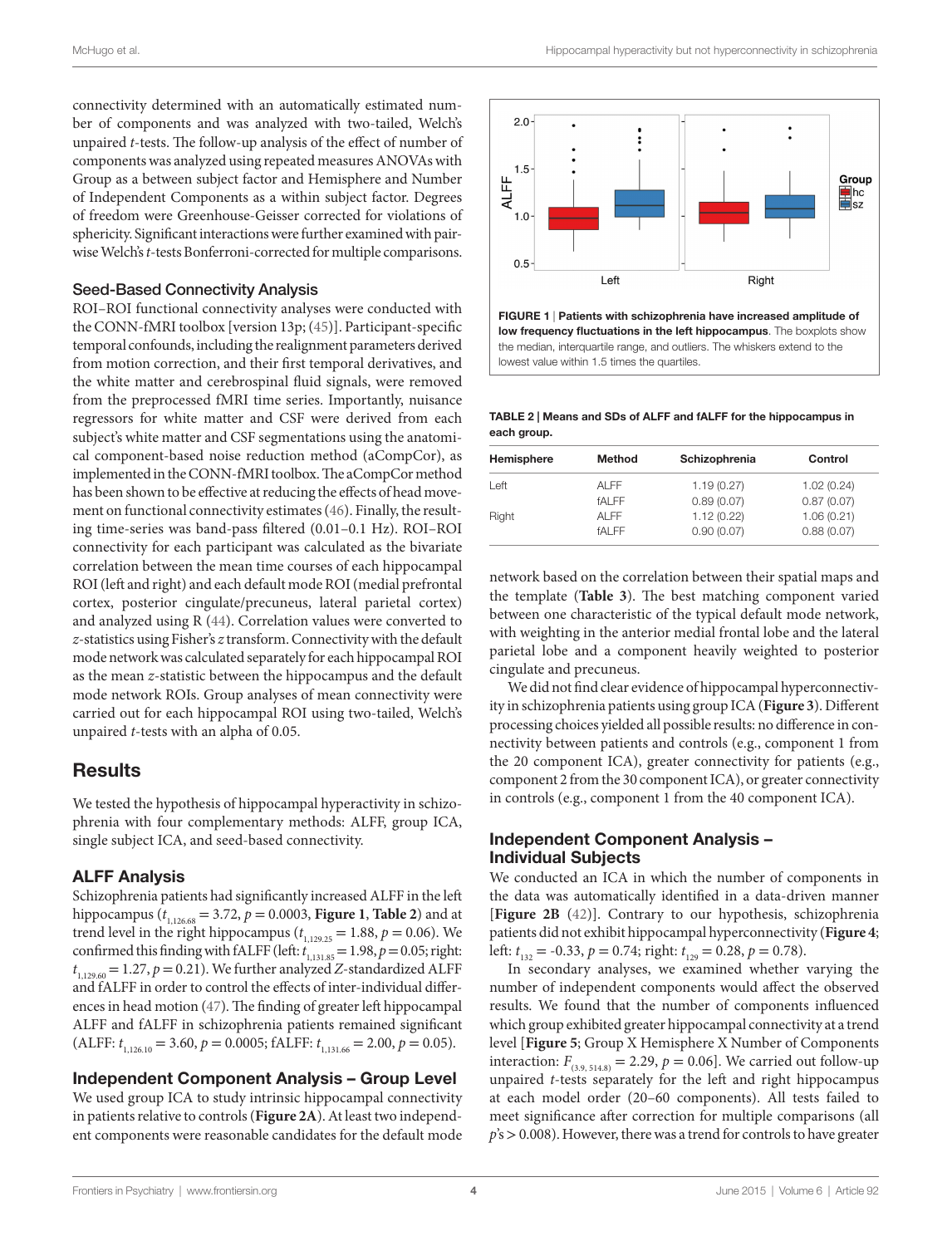

<span id="page-4-1"></span>

| TABLE 3   Correlation of independent component (IC) maps from group |
|---------------------------------------------------------------------|
| ICA analysis with default mode network template.                    |

| Number of ICs in<br>analysis | IC map         | Schizophrenia | Control |
|------------------------------|----------------|---------------|---------|
| 20                           |                | 0.40          | 0.31    |
|                              | $\mathfrak{p}$ | 0.27          | 0.30    |
| 30                           |                | 0.36          | 0.32    |
|                              | $\mathfrak{p}$ | 0.34          | 0.32    |
| 40                           |                | 0.35          | 0.34    |
|                              | 2              | 0.29          | 0.22    |

hippocampal connectivity than patients with 60 independent components ( $t_{125} = 2.18$ ,  $p = 0.03$ ).

## Seed-Based Connectivity Analysis

We examined whether schizophrenia is associated with hyperconnectivity of the hippocampus and the default mode network using seed ROI–ROI functional connectivity. We found no evidence of hyperconnectivity in the schizophrenia group in the left ( $t_{120.30}$  = -0.49,  $p = 0.62$ ) or right ( $t_{122.19}$  = 0.16,  $p = 0.88$ ) hippocampus (**[Figure 6](#page-5-2)**). Connectivity results were unchanged after controlling for median framewise displacement (left:  $F_{1,31} = 0.25$ ,  $p = 0.62$ ; right:  $F_{131} = 0.13$ ,  $p = 0.71$ ).

# **Discussion**

We tested the hypothesis that schizophrenia patients exhibit increased intrinsic hippocampal activity [\(6,](#page-6-5) [12\)](#page-6-12). Patients had greater amplitude of low-frequency fluctuations (ALFF) in the left hippocampus. Our result is consistent with the hypothesis of hippocampal hyperactivity in schizophrenia. This finding adds to the growing body of evidence for greater hippocampal ALFF in chronic schizophrenia ([33](#page-7-10), [34\)](#page-7-11) and fits with results from contrast-enhanced imaging ([7](#page-6-6)[–9,](#page-6-14) [11,](#page-6-15) [13,](#page-6-7) [16\)](#page-6-10). However, we did not find evidence that this extends to hyperconnectivity using either ICA or seed-based analyses.

<span id="page-4-0"></span>

<span id="page-4-2"></span>The finding of increased hippocampal ALFF contrasts with the absence of group differences in intrinsic hippocampal connectivity in our study. The evidence for increased intrinsic hippocampal connectivity in schizophrenia is mixed. A small number of studies have shown increased [\(12](#page-6-12), [21\)](#page-7-2) or decreased [\(22](#page-7-3), [23\)](#page-7-4) connectivity, but the majority have observed normal hippocampal connectivity ([19,](#page-7-0) [24,](#page-7-5) [25](#page-7-25), [27](#page-7-26)[–29](#page-7-6)). ALFF is correlated with baseline CBF [\(48](#page-7-27)) and measures the amplitude of BOLD signal fluctuations in a single voxel, rather than the association between activation of voxels in different brain regions. It is therefore possible that connectivity between the hippocampus and other brain regions remains intact despite elevated hippocampal activity in patients. Both previous positive findings identified greater intrinsic hippocampal functional connectivity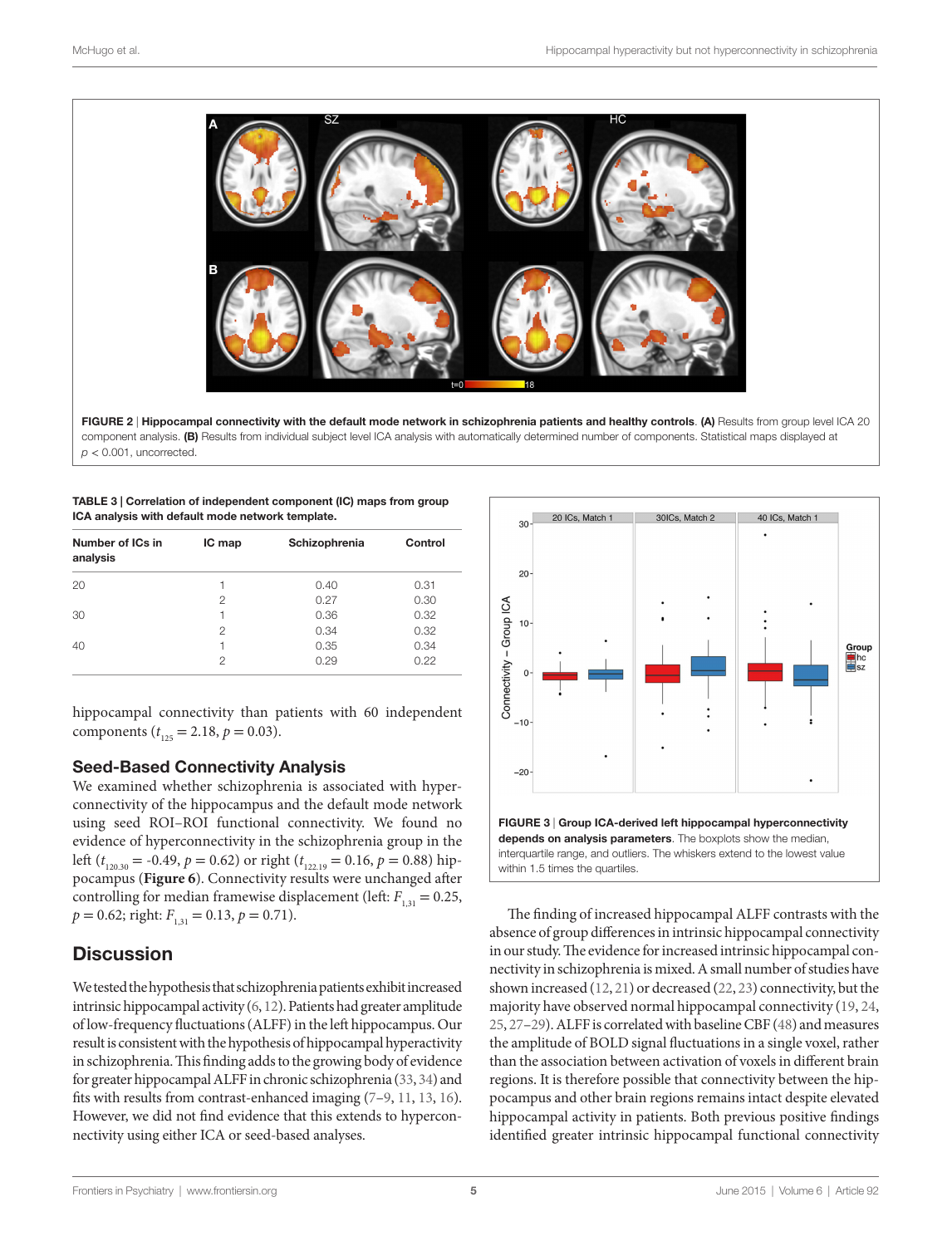

<span id="page-5-0"></span>FIGURE 4 | Functional connectivity with the default mode network from single subject level ICA with automatic component estimation does not differ between schizophrenia patients and healthy controls in the left or right hippocampus. The boxplots show the median, interquartile range, and outliers. The whiskers extend to the lowest value within 1.5 times the quartiles.



<span id="page-5-1"></span>difference in connectivity.

with the default mode network [\(12](#page-6-12), [21](#page-7-2)). The hippocampus, however, is not always strongly connected with all regions in this network ([18\)](#page-6-13). The dissociation between ALFF and connectivity may result from weak overall hippocampal connectivity with the default mode network. Indeed, one recent study found that hippocampal-default mode network connectivity in schizophrenia patients was altered only with the precuneus [\(49](#page-7-28)). Our finding does not preclude hippocampal involvement in schizophrenia pathology. For example, hippocampal dysfunction has been linked to memory deficits in the disease ([5](#page-6-4)). Alternatively, the hyperconnectivity observed in previous studies may have been driven by increased activity in other areas of the default mode network, not the hippocampus. Methodological differences may also have contributed to the failure



<span id="page-5-2"></span>to replicate increased hippocampal connectivity in schizophrenia. We instructed subjects to keep their eyes closed during the resting state scan, while the studies that found increased connectivity scanned subjects with eyes opened. Because connectivity is stronger when subjects have their eyes open [\(50](#page-7-29)), it is possible that this contributed to the different finding. However, it is unclear why this would differentially affect the patient and control groups.

Our findings support the hypothesis of increased intrinsic hippocampal activity in schizophrenia and are consistent with a translational study showing increased hippocampal CBV in patients and a mouse model of psychosis ([11\)](#page-6-15). Increased hippocampal ALFF is associated with a greater number of interictal epileptiform discharges in medial temporal lobe epilepsy [\(51](#page-7-30)), suggesting that ALFF is sensitive to the changes in glutamatergic and GABAergic signaling thought to drive hippocampal hyperactivity in schizophrenia ([2](#page-6-1)[–5\)](#page-6-4). Although we did not find evidence that increased hippocampal ALFF impacts default mode network function, an intriguing alternative possibility is that increased hippocampal ALFF may lead to functional changes within the mesolimbic dopamine system. It has been proposed that elevated hippocampal activity drives positive symptoms of psychosis by increasing midbrain dopamine release through a loop involving the nucleus accumbens and ventral pallidum ([52\)](#page-7-31). One recent study found that altered connectivity between these regions in unmedicated schizophrenia patients was restored following antipsychotic treatment [\(53](#page-7-32)). Future work should examine whether increased hippocampal ALFF is associated with dysconnectivity of this system and the corresponding link to psychotic symptoms.

We did not find evidence of increased hippocampal connectivity by varying the number of independent components identified in an analysis. Indeed, there was a trend for greater connectivity in controls compared to patients when using 60 components. One possible reason for the difference at a higher number of components could be greater resolution of data. The DMN component at 60 ICs may represent a subnetwork with a more specific hippocampal region than lower IC analyses ([54\)](#page-7-33). Although ICA and seed-based connectivity produce similar maps of the default mode network ([55\)](#page-7-34), the hippocampus may have the greatest connectivity with subregions of the default mode network, including the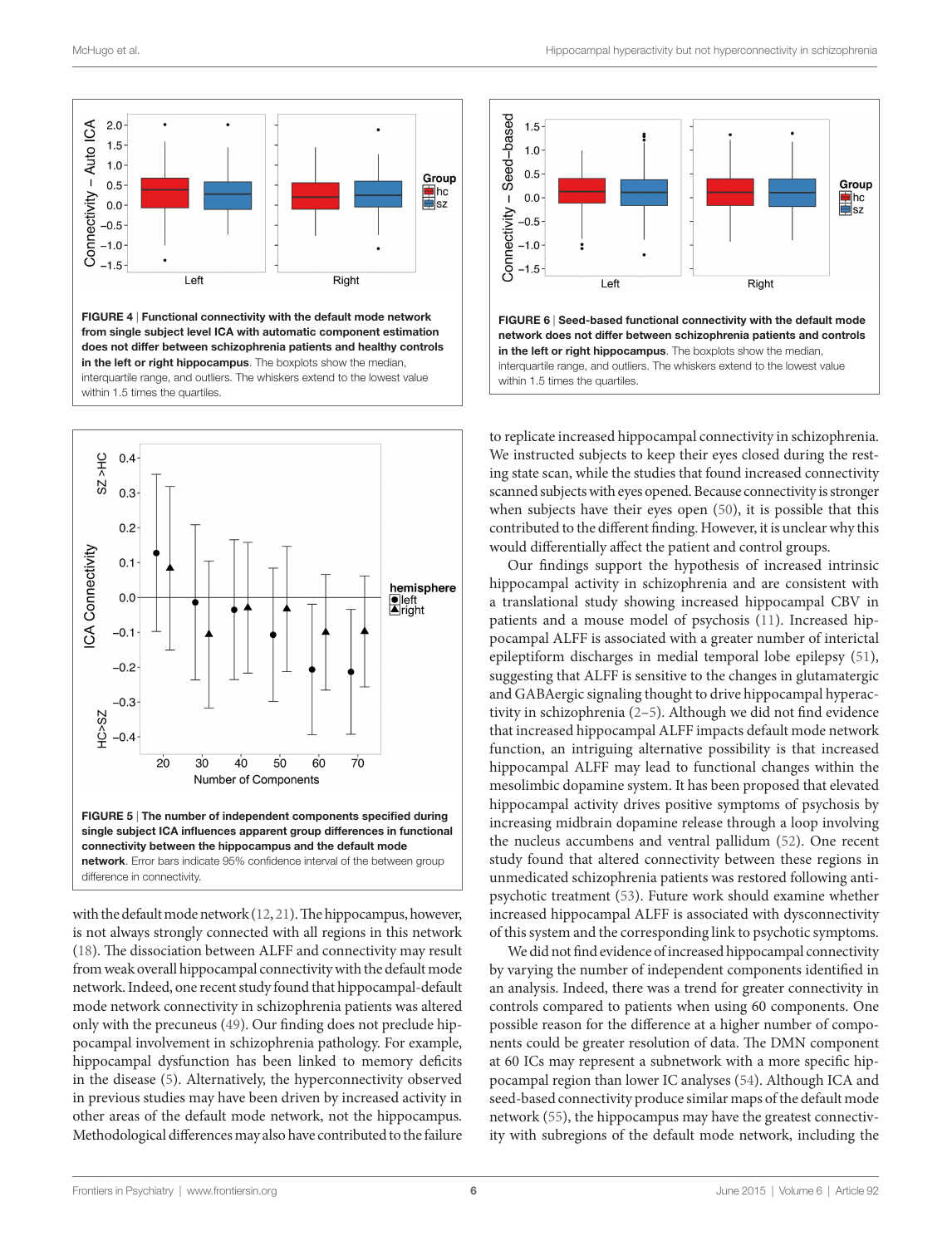ventromedial prefrontal, parahippocampal, and posterior inferior parietal cortices rather than the core midline areas ([18,](#page-6-13) [56](#page-7-35), [57](#page-7-36)). It is possible that our 60-component analysis more correctly identified the medial temporal lobe subnetwork of the default mode network.

We conclude that inferences drawn from group ICA studies need to be viewed with caution. In group ICA, the entire group contributes to the estimated individual subject component maps, causing a violation of the assumption of independence and possibly a resulting error in statistical tests. Bootstrap or permutation methods applied before the ICA (i.e., re-computing the ICA for each bootstrap or permutation sample) may be required for accurate statistics. Different choices of which and how many independent components to use in the analysis resulted in different findings, raising doubts about the validity of this method to test the hypothesis of hippocampal hyperconnectivity in schizophrenia [\(58](#page-7-37), [59\)](#page-7-38). For component selection, automated methods that rely on template matching may need manual validation.

Given the limitations of *post hoc*, data-driven approaches, we also used a hypothesis-driven, seed-based approach that examined functional connectivity between the hippocampus and *a priori* defined DMN regions. This analysis yielded similar results; hippocampal connectivity with the DMN in schizophrenia patients was virtually identical to healthy control subjects. To our knowledge, this is the first time hippocampal functional connectivity in schizophrenia has been examined using both ICA (including group and individual ICA) and seed-based approaches. The convergence of findings across methods strongly argues against hippocampal hyperconnectivity, measured with RS-fMRI, as a biomarker for schizophrenia, and raises concerns about the usefulness of this method as an endpoint in clinical trials.

Although the primary aim of our study was the replication of previous findings ([12,](#page-6-12) [33\)](#page-7-10), assessment of chronic schizophrenia patients was a limitation of the present study. Hippocampal

# **References**

- <span id="page-6-0"></span>1. Heckers S, Konradi C. Hippocampal pathology in schizophrenia. *Curr Top Behav Neurosci* (2010) **4**:529–53. doi[:10.1007/7854\\_2010\\_43](http://dx.doi.org/10.1007/7854_2010_43)
- <span id="page-6-1"></span>2. Lisman JE, Coyle JT, Green RW, Javitt DC, Benes FM, Heckers S, et al. Circuitbased framework for understanding neurotransmitter and risk gene interactions in schizophrenia. *Trends Neurosci* (2008) **31**(5):234–42. doi[:10.1016/j.](http://dx.doi.org/10.1016/j.tins.2008.02.005) [tins.2008.02.005](http://dx.doi.org/10.1016/j.tins.2008.02.005)
- <span id="page-6-2"></span>3. Tamminga CA, Stan AD, Wagner AD. The hippocampal formation in schizophrenia. *Am J Psychiatry* (2010) **167**(10):1178–93. doi[:10.1176/appi.ajp.2010.09081187](http://dx.doi.org/10.1176/appi.ajp.2010.09081187)
- <span id="page-6-3"></span>4. Benes FM. Evidence for altered trisynaptic circuitry in schizophrenic hippocampus. *Biol Psychiatry* (1999) **46**(5):589–99. doi[:10.1016/S0006-3223\(99\)00136-5](http://dx.doi.org/10.1016/S0006-3223(99)00136-5)
- <span id="page-6-4"></span>5. Heckers S, Konradi C. GABAergic mechanisms of hippocampal hyperactivity in schizophrenia. *Schizophr Res* (2014). doi[:10.1016/j.schres.2014.09.041](http://dx.doi.org/10.1016/j.schres.2014.09.041)
- <span id="page-6-5"></span>6. Tregellas JR. Neuroimaging biomarkers for early drug development in schizophrenia. *Biol Psychiatry* (2014) **76**(2):111–9. doi[:10.1016/j.biopsych.2013.08.025](http://dx.doi.org/10.1016/j.biopsych.2013.08.025)
- <span id="page-6-6"></span>7. Kawasaki Y, Suzuki M, Maeda Y, Urata K, Yamaguchi N, Matsuda H, et al. Regional cerebral blood flow in patients with schizophrenia. A preliminary report. *Eur Arch Psychiatry Clin Neurosci* (1992) **241**(4):195–200. doi[:10.1007/BF02190252](http://dx.doi.org/10.1007/BF02190252)
- 8. Malaspina D, Harkavy-Friedman J, Corcoran C, Mujica-Parodi L, Printz D, Gorman JM, et al. Resting neural activity distinguishes subgroups of schizophrenia patients. *Biol Psychiatry* (2004) **56**(12):931–7. doi:[10.1016/j.biopsych.2004.09.013](http://dx.doi.org/10.1016/j.biopsych.2004.09.013)
- <span id="page-6-14"></span>9. Medoff DR, Holcomb HH, Lahti AC, Tamminga CA. Probing the human hippocampus using rCBF: contrasts in schizophrenia. *Hippocampus* (2001) **11**(5):543–50. doi[:10.1002/hipo.1070](http://dx.doi.org/10.1002/hipo.1070)
- Scheef L, Manka C, Daamen M, Kuhn KU, Maier W, Schild HH, et al. Restingstate perfusion in nonmedicated schizophrenic patients: a continuous arterial

hyperactivity normalizes with treatment [\(17](#page-6-11)) and may have limited our ability to observe a difference in connectivity between patients and controls. However, it is unclear why treatment effects would influence connectivity and not ALFF. Future work should focus on examining hippocampal connectivity in the early stages of psychosis to minimize the influence of medication on activity and connectivity. While outside the scope of the current study, examination of hippocampal connectivity with individual brain regions rather than a broad system such as the default mode network may be a fruitful direction for future research. Hyperactivity of specific hippocampal subfields such as CA1 [\(16](#page-6-10)) or CA3 ([3](#page-6-2)) may explain cognitive deficits in schizophrenia ([1,](#page-6-0) [12\)](#page-6-12). The resolution of our data was lower than that used in contrast-enhanced imaging studies and is not suitable to test subfield-specific hypotheses. Future studies should examine hippocampal activity using higher resolution imaging methods to identify the source of specific cognitive deficits in schizophrenia.

In summary, we found greater hippocampal ALFF but normal intrinsic hippocampal connectivity in chronic schizophrenia patients. Additionally, our data show that results of ICA studies can depend critically on algorithmic parameters. We conclude that ALFF may be a better marker than functional connectivity to identify individual and group differences in hippocampal function in schizophrenia.

# Acknowledgments

This work was supported by funding from the National Institute of Mental Health (MH-070560 to SH and MH-102846 and T32-GM07347 to PT) and the Vanderbilt Institute for Clinical and Translational Research (NCRR UL1-RR024975, TL1-RR024978). The authors thank Kristan Armstrong for her assistance with data collection.

spin-labeling 3.0-T MR study. *Radiology* (2010) **256**(1):253–60. doi[:10.1148/](http://dx.doi.org/10.1148/radiol.10091224) [radiol.10091224](http://dx.doi.org/10.1148/radiol.10091224) 

- <span id="page-6-15"></span>11. Schobel SA, Chaudhury NH, Khan UA, Paniagua B, Styner MA, Asllani I, et al. Imaging patients with psychosis and a mouse model establishes a spreading pattern of hippocampal dysfunction and implicates glutamate as a driver. *Neuron* (2013) **78**(1):81–93. doi[:10.1016/j.neuron.2013.02.011](http://dx.doi.org/10.1016/j.neuron.2013.02.011)
- <span id="page-6-12"></span>12. Tregellas JR, Smucny J, Harris JG, Olincy A, Maharajh K, Kronberg E, et al. Intrinsic hippocampal activity as a biomarker for cognition and symptoms in schizophrenia. *Am J Psychiatry* (2014) **171**(5):549–56. doi[:10.1176/appi.ajp.2013.13070981](http://dx.doi.org/10.1176/appi.ajp.2013.13070981)
- <span id="page-6-7"></span>13. Talati P, Rane S, Kose S, Blackford JU, Gore J, Donahue MJ, et al. Increased hippocampal CA1 cerebral blood volume in schizophrenia. *Neuroimage Clin* (2014) **5**:359–64. doi[:10.1016/j.nicl.2014.07.004](http://dx.doi.org/10.1016/j.nicl.2014.07.004)
- <span id="page-6-8"></span>14. Friston KJ, Liddle PF, Frith CD, Hirsch SR, Frackowiak RS. The left medial temporal region and schizophrenia. A PET study. *Brain* (1992) **115**(2):367–82.
- <span id="page-6-9"></span>15. Liddle PF, Friston KJ, Frith CD, Hirsch SR, Jones T, Frackowiak RS. Patterns of cerebral blood flow in schizophrenia. *Br J Psychiatry* (1992) **160**(2):179–86. doi:[10.1192/bjp.160.2.179](http://dx.doi.org/10.1192/bjp.160.2.179)
- <span id="page-6-10"></span>16. Schobel SA, Lewandowski NM, Corcoran CM, Moore H, Brown T, Malaspina D, et al. Differential targeting of the CA1 subfield of the hippocampal formation by schizophrenia and related psychotic disorders. *Arch Gen Psychiatry* (2009) **66**(9):938–46. doi:[10.1001/archgenpsychiatry.2009.115](http://dx.doi.org/10.1001/archgenpsychiatry.2009.115)
- <span id="page-6-11"></span>17. Lahti AC, Holcomb HH, Weiler MA, Medoff DR, Tamminga CA. Functional effects of antipsychotic drugs: comparing clozapine with haloperidol. *Biol Psychiatry* (2003) **53**(7):601–8. doi[:10.1016/S0006-3223\(02\)01602-5](http://dx.doi.org/10.1016/S0006-3223(02)01602-5)
- <span id="page-6-13"></span>18. Andrews-Hanna JR, Reidler JS, Sepulcre J, Poulin R, Buckner RL. Functionalanatomic fractionation of the brain's default network. *Neuron* (2010) **65**(4):550–62. doi:[10.1016/j.neuron.2010.02.005](http://dx.doi.org/10.1016/j.neuron.2010.02.005)